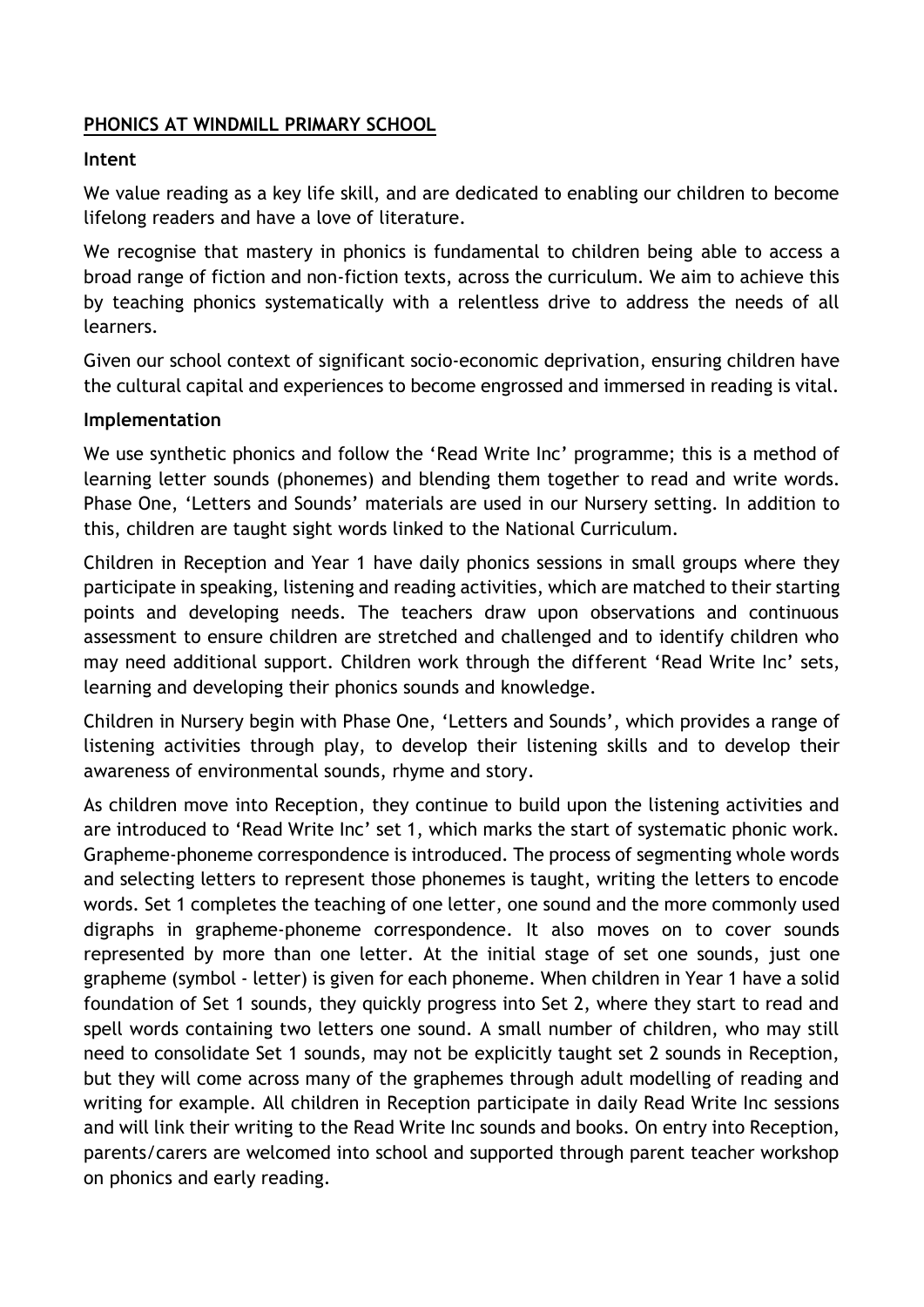On entry into Year 1, children will consolidate Read Write Inc Set 2 sounds. Once Set 2 sounds are secure, children in Year 1 will progress onto Set 3 sounds, where they learn split digraphs. It is expected that by the end of Year 1, all children will be able to read and write Set 1, 2 and 3 sounds. Children who exceed this expectation in Year 1 start to learn alternative pronunciations and spellings for graphemes they already know. All children in Year 1 participate in daily Read Write Inc sessions.

It is expected that children entering Year 2 will begin to develop a variety of spelling strategies including homophones (word specific spellings) e.g. see/ sea, spelling of words with prefixes and suffixes, doubling and dropping letters where necessary. Also, the accurate spelling of words containing unusual grapheme-phoneme correspondences e.g. laughs, two. Children who have not passed the Year 1 phonics check will continue to participate in small group interventions using the 'Read Write Inc' phonics programme, throughout the remaining time in Year 1 and in future years – until they pass the check.

Many activities take place which promote pre-reading skills. Children become aware of print in their environment and match pictures and words. Language comprehension is developed by talking and reading to the children. Initially, as children learn to read, they are given a picture book with no words with the intention that they will share the book and take part in a conversation generated by the pictures. Gradually, as the children's knowledge of letters and sounds develop, they begin to phonetically decode words.

The first books given are books which are fully phonetically decodable and linked to the phonics set the child is on so their learning is practised and reinforced at home. Children are able to, if they wish, take an additional book home, which exposes them to phonics beyond their phase to share and read for pleasure. Our reading books are organised into sets.

The school spelling program complements the phonics learning from Reception through to the end of KS2. KS2 children are taught the spelling patterns in line with the national curriculum for their year group. Children who did not pass the phonics screening check are identified and, if there are still gaps in learning, they participate in 'Read Write Inc' phonics interventions.

| KS/Year<br>Group | EYFS - Nursery           |                          |                          | <b>EYFS - Reception</b>    |                              |                                | $KS1 - Year1$              |                                 |                               | $KS2 - Year2$                                                                                                                                                                              |
|------------------|--------------------------|--------------------------|--------------------------|----------------------------|------------------------------|--------------------------------|----------------------------|---------------------------------|-------------------------------|--------------------------------------------------------------------------------------------------------------------------------------------------------------------------------------------|
| Term             | Autumn                   | Spring                   | Summer                   | Autumn                     | Spring                       | Summer                         | Autumn                     | Spring                          | Summer                        |                                                                                                                                                                                            |
| Phonics<br>phase | Letters<br>and<br>sounds | Letters<br>and<br>sounds | Letters<br>and<br>sounds | Read<br>Write Inc<br>Set 1 | Read<br>Write Inc<br>Set 1/2 | Read<br>Write Inc<br>All Set 2 | Read<br>Write Inc<br>Set 2 | Read<br>Write<br>Inc Set<br>2/3 | Read<br>Write Inc.<br>Set 2/3 | Homophones<br>Prefixes and suffixes<br>Unusual grapheme-phoneme<br>correspondence<br>Children who did not pass the<br>phonics screening check<br>receive Read Write Inc.<br>interventions. |

NB: This progression document is a guide to when children should be taught the different Read Write Inc sets from nursery to Year 2. All staff are reminded that children DO NOT learn at the same rate and therefore progression will NOT be the same for every child. Additional intervention will ensure no child is left behind.